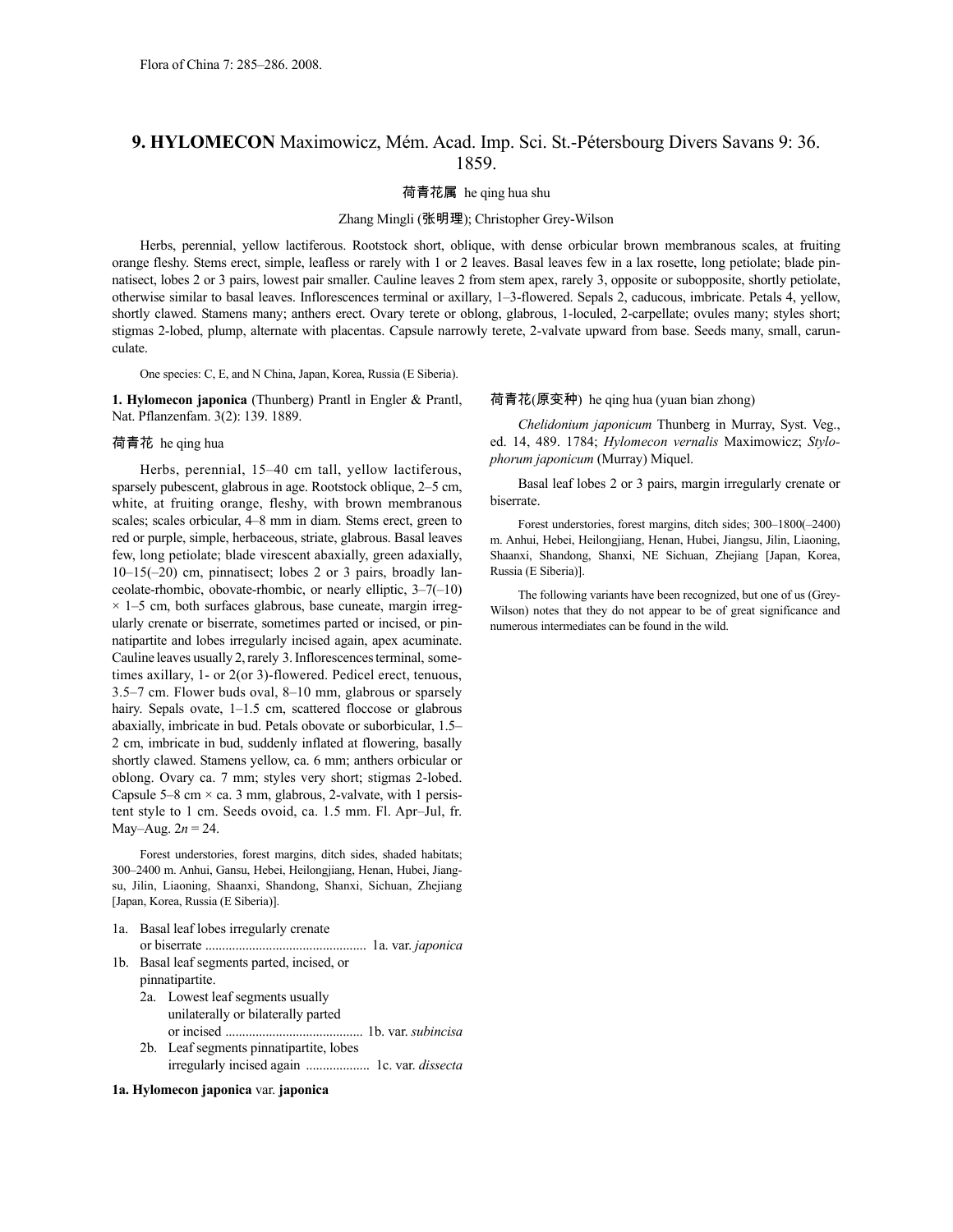**1b. Hylomecon japonica** var. **subincisa** Fedde in Engler, Pflanzenr. 40(IV.104): 210. 1909.

## 锐裂荷青花 rui lie he qing hua

Lowest leaf segments usually unilaterally or bilaterally parted or incised.

● Forest understories; 1000–2400 m. Gansu, Henan, Hubei, Shaanxi, Shanxi, Sichuan.

**1c. Hylomecon japonica** var. **dissecta** (Franchet & Savatier) Fedde in Engler, Pflanzenr. 40(IV.104): 210. 1909.

## 多裂荷青花 duo lie he qing hua

*Stylophorum japonicum* var. *dissectum* Franchet & Savatier, Enum. Pl. Jap. 1: 27. 1873.

Leaf segments pinnatipartite, lobes irregularly incised again.

Forest understories; 1000–2000 m. Hubei, Shaanxi, Sichuan [Japan].